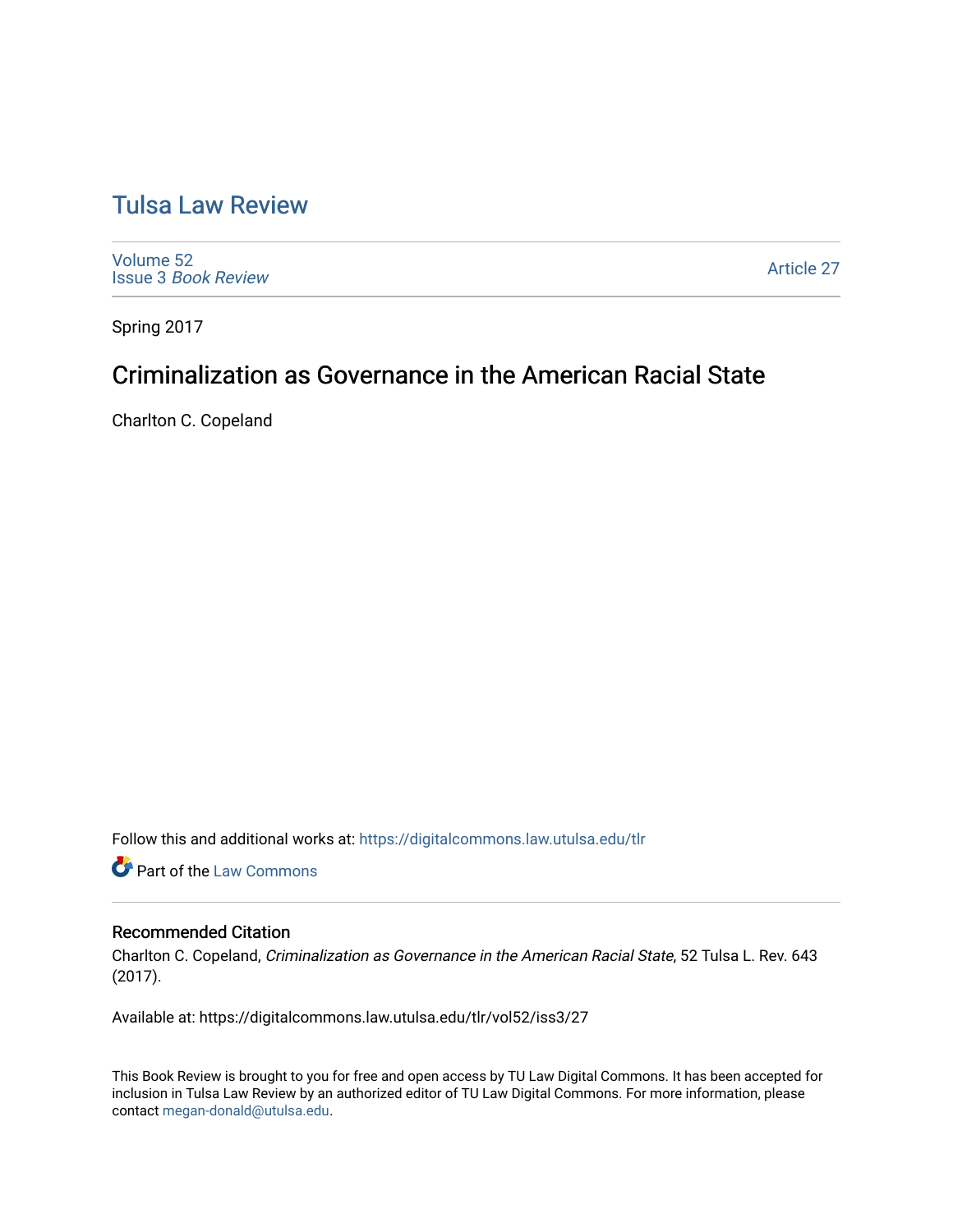# **CRIMINALIZATION AS GOVERNANCE IN THE AMERICAN RACIAL STATE**

## Charlton C. Copeland\*

- ELY AARONSON, FROM SLAVE ABUSE TO HATE CRIME: THE CRIMINALIZATION OF RACIAL VIOLENCE IN AMERICAN HISTORY (CAMBRIDGE UNIVERSITY PRESS 2014). PP. 205. HARDCOVER \$93.00.
- NAOMI MURAKAWA, THE FIRST CIVIL RIGHT: HOW LIBERALS BUILT PRISON AMERICA (OXFORD UNIVERSITY PRESS 2014). PP. 260. HARDCOVER \$105.00. PAPERBACK \$26.95.
- RENEE C. ROMANO, RACIAL RECKONING: PROSECUTING AMERICA'S CIVIL RIGHTS MURDERS (HARVARD UNIVERSITY PRESS 2014). PP. 268. HARDCOVER \$35.00. PAPERBACK \$19.95.

Over the last few years, American race relations have been inflamed by the violence against black bodies. From the death of Michael Brown, and the deaths of Eric Garner, Sandra Bland, Walter Scott, Tamir Rice, and Freddie Gray, the conflict between the police and activists against police violence have called for greater legal accountability. Such accountability is framed as criminal accountability, which has often been unattainable because of a failure to pursue criminal prosecutions, or a failure to attain criminal convictions where prosecutions have been sought.<sup>1</sup> Calls of increased criminal prosecutions for what are deemed to be racially motivated shootings are both understandable and remarkable. While calling for increased accountability through crime for police shootings, activists reject the punitive turn that American law enforcement policies took in the last quarter of the twentieth century, leading to an explosion of the prison population and an increase in the disparity between whites and blacks in the prison population. One might reasonably scoff at my attempt to connect these two responses as anything but evidence that blacks bear the burden of unequal policing on two fronts, rather than as evidence of black policy incoherence

 <sup>\*</sup> M. Minnette Massey Chair and Professor of Law, University of Miami Law School.

<sup>1.</sup> The most recent failures to secure criminal conviction of police officers in the shooting deaths of Freddie Gray in Baltimore, Maryland and Walter Scott in Charleston, South Carolina demonstrate the difficulty of the path of criminal liability. *See*, *e.g*., Rich Schapiro, *Civil Rights Group Slams Very White Jury in Walter Scott Cop Case*, N.Y. DAILY NEWS, Nov. 3, 2016, [http://www.nydailynews.com/news/national/s-didn-bother-cpr-walter-scott-prosecutor-arti](http://www.nydailynews.com/news/national/s-didn-bother-cpr-walter-scott-prosecutor-article-1.2856473)[cle-1.2856473](http://www.nydailynews.com/news/national/s-didn-bother-cpr-walter-scott-prosecutor-article-1.2856473). However, some have commented on what they see as silence after the trial against Walter Scott's shooter ended in a mistrial. Issac Bailey, *Where is Anger Over Mistrial for Cop Who Shot Walter Scott?*, CNN, Dec. 14, 2016, http://www.cnn.com/2016/12/14/opinions/slager-mistrial-bailey.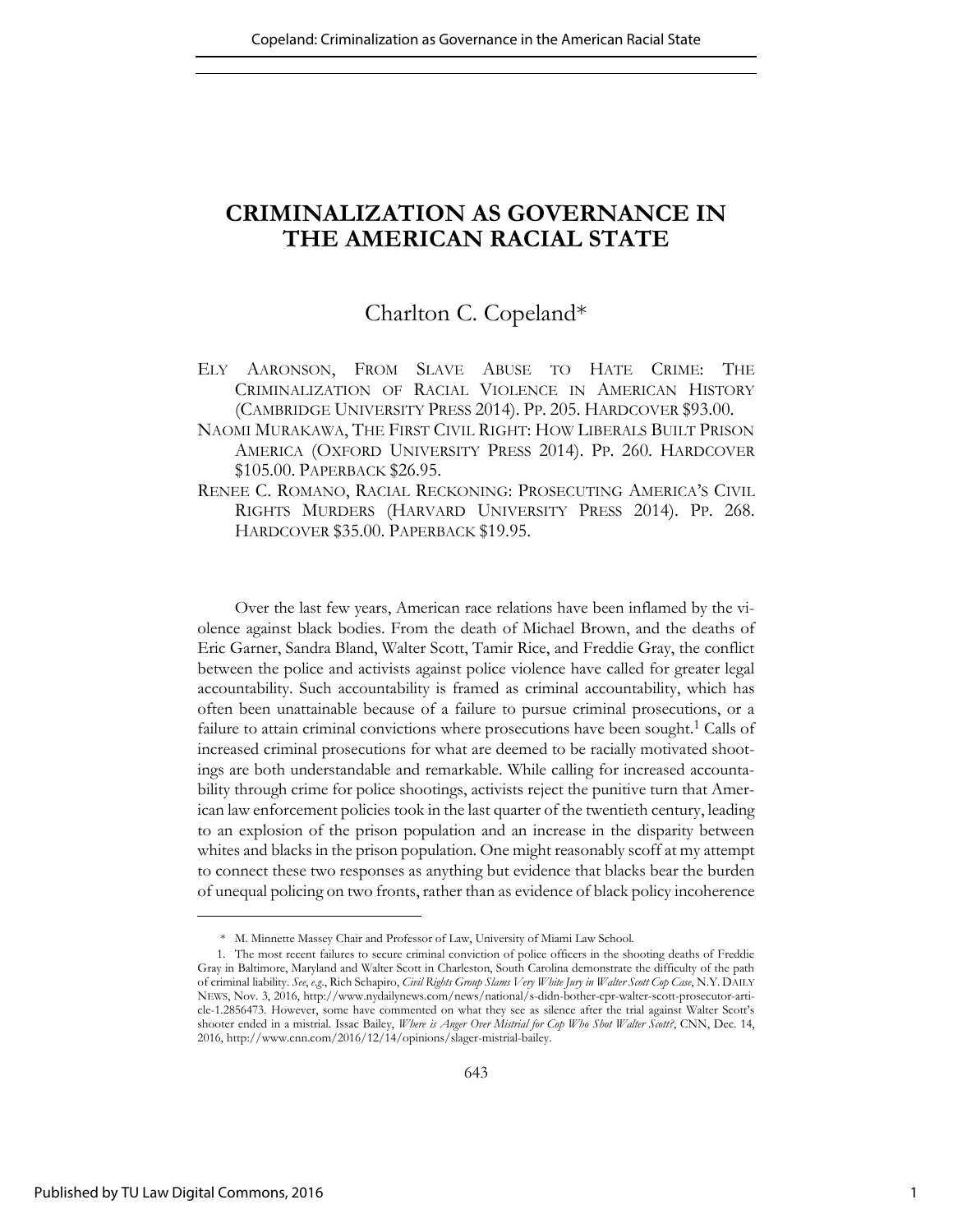or inconsistency. However, calls for criminal accountability exhibit some measure of faith in the capacity of law and legal process to respond in acceptable ways to injustice. Faith, even if oft disappointed, rests in the capacity of criminalization of police misconduct to offer a remedy against racially-motivated abuses of authority.

What accounts for this faith? What accounts for continued efforts to remedy police misconduct through criminalization? Some might suggest that such faith is part of a larger faith in courts that rests in the perceived role of courts in the advancement of black civil rights during the heyday of the Civil Rights Movement.<sup>2</sup> Some might suggest that the confidence in criminalization is consistent with the "weak" nature of the American state, where courts have seemingly always had an outsized role as compared to other western democracies.<sup>3</sup> Each of these explanations is likely right. However, the first explanation likely comes rather late in the historical narrative regarding the turn to criminalization as a governing mechanism in American racial policy. The second explanation likely fails to take race sufficiently seriously in explaining the weakness of the American state in the first instance and is likely to underestimate its ongoing role in the changing reception of American political institutions.<sup>4</sup> The three books under review offer a different explanation of the turn to criminalization than either of the above. Theirs offers us an opportunity to see the "long" turn toward criminalization as a governance tool in American race relations.<sup>5</sup> In uncovering this longer history, these projects offer analytical perspectives on the role of law, politics, and institutions in the transformation of American racial regimes that offers an additional perspective on black faith in criminalization as a remedy for racial violence. However, they also offer us three trenchant perspectives on the limits and costs of this deployment.

These three books—Ely Aaronson's *From Slave Abuse to Hate Crime: The Criminalization of Racial Violence in American History*; Naomi Murakawa's *The First Civil Right: How Liberals Built Prison America*; and Roberta Romano's *Racial Reckoning: Prosecuting America's Civil Rights Murders*—each takes the reader back in time to examine three distinct, but related, dimensions of a single phenomenon: the impact of the turn to criminalization as a governance strategy in American racial politics.<sup>6</sup> They each address the politics and consequences of the turn to criminalization as a response to racial violence—particularly anti-black violence—in American life. Collectively, these

<sup>2.</sup> For a discussion of the basis of faith in courts to advance black interests, *see* PAUL FRYMER, BLACK AND BLUE: AFRICAN AMERICANS, THE LABOR MOVEMENT, AND THE DECLINE OF THE DEMOCRATIC PARTY 70-97  $(2008)$ 

<sup>3.</sup> STEPHEN SKOWRONEK, BUILDING THE NEW AMERICAN STATE: THE EXPANSION OF NATIONAL ADMINISTRATIVE CAPACITIES, 1877-1920, 3-35, 37-46 (1982) (describing the American state as one of courts and parties).

<sup>4.</sup> For a critique of the failure of American politics to take race seriously in the study of American political development, *see* JOSEPH LOWNDES, JULIE NOVKOV & DORIAN WARREN, RACE AND AMERICAN POLITICAL DEVELOPMENT (2008).

<sup>5.</sup> My use of the term "race relations" in the broad sense is conscious of the fact that racial violence has played such a crucial role in the history of both the maintenance and transformation of the American racial regime. *See*, *e.g.*, JOEL WILLIAMSON, A RAGE FOR ORDER: BLACK*-*/*-*WHITE RELATIONS IN THE AMERICAN SOUTH SINCE EMANCIPATION 117-51 (1986).

<sup>6.</sup> *See*, *e.g.*, JONATHAN SIMON, GOVERNING THROUGH CRIME: HOW THE WAR ON CRIME TRANSFORMED AMERICAN DEMOCRACY AND CREATED A CULTURE OF FEAR (2009).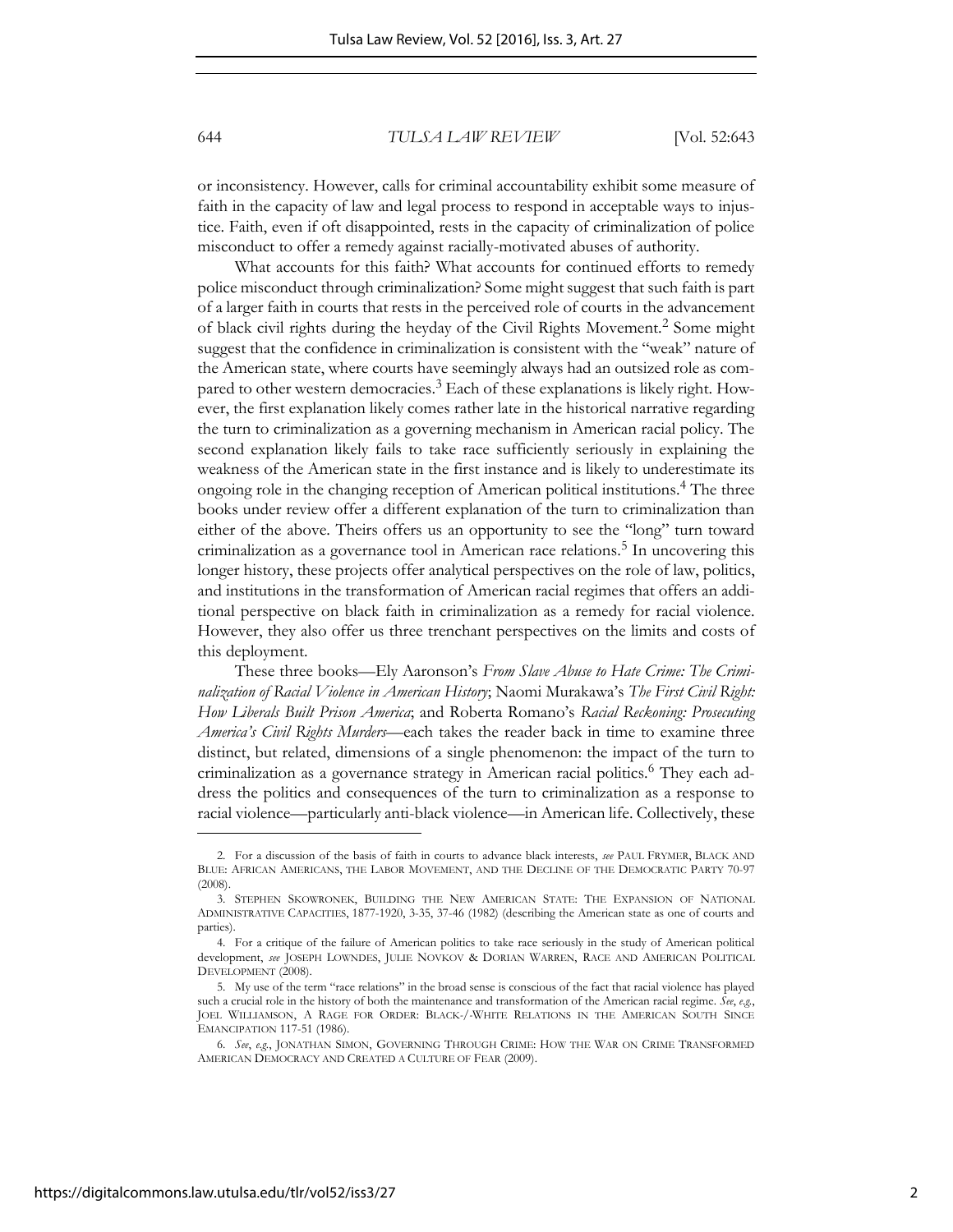books span the antebellum period through the recent past. In their focus on the institutional, ideological, and political residue left by past policy choices, these three books connect at the methodological level, as each bears the influence of developmental literatures in political science and sociology.<sup>7</sup> Also, connecting these projects it seems is the nagging question of whether the "liberal"<sup>8</sup> comfort with criminalization as a policy stance is connected to the turn toward increased criminalization and penalization in contemporary American politics and policy represented by the massive expansion of the carceral state and the phenomenon of mass incarceration.<sup>9</sup>

Addressing the residue of the turn toward criminalization, these projects draw our attention to the ways that law and legal institutions are both impacted by and impact the project of racial governance across American history. In distinct, but related ways, each book identifies the criminalization of racial violence as enhancing the capacities of legal institutions in the structure of the governance of American racial policy.10 Endowing legal institutions with capacity over race relations through the criminal law impacted the judiciary as an institution in the political landscape, and it also impacted the shape of the future trajectory of the development of the racial state by becoming an important component of America's institutional infrastructure vis à vis the racial state.<sup>11</sup>

Each of these projects calls our attention to the long history of the politics of criminalization, which means it is a policy choice that is neither inevitable nor natural.12 Rather, it is the result of the contestation of power and interests. These three books call us to confront the fact that criminalization of racial violence is not simply

<sup>7.</sup> This is especially true of Ely Aronson and Naomi Murakawa, which is more heavily influenced by these social science methodologies than is Roberta Romano. That said, Romano, who is a trained historian, is clearly at home in this terrain, as her projects gestures toward a recognition of the extent to which political decisions create paths down which future decisions are affected. For a useful guide to this literature, *see* KAREN ORREN & STEPHEN SKOWRONEK, THE SEARCH FOR AMERICAN POLITICAL DEVELOPMENT (2004).

<sup>8.</sup> My use of the term "liberal" is clearly not altogether warranted, but it captures something about the *relatively* racially progressive policy that a turn toward criminalization represents, even in an account where blacks simultaneously are held in chattel slavery.

<sup>9.</sup> This question is admittedly less explicit in Aaronson and Romano, than in Murakawa, for whom it serves as the central question of her project. Scholars have offered explanations for the growth of the carceral state in the last quarter of the 20<sup>th</sup> century, attributing the phenomenon to various causes, including white backlash, black complicity, and the institutional growth of the state carceral capacity of earlier eras. *See*, *e.g.*, MICHAEL JAVEN FORTNER, BLACK SILENT MAJORITY: THE ROCKEFELLER DRUG LAWS AND THE POLITICS OF PUNISHMENT (2015); MICHELLE ALEXANDER, THE NEW JIM CROW: MASS INCARCERATION IN THE AGE OF COLORBLINDNESS (2012); MARIE GOTTSCHALK, THE PRISON AND THE GALLOWS: THE POLITICS OF MASS INCARCERATION IN AMERICA (2006).

<sup>10.</sup> To be sure there are other incidents of the enhancement of the capacity of legal institutions in the governance of American racial policy, particularly congressional empowerment of the judiciary in legislation enacted pursuant to the Fourteenth Amendment, and the empowerment of the judiciary by the political branches to address American racial policy for their own interests. *See*, *e.g.*, MEGAN MING FRANCIS, CIVIL RIGHTS AND THE MAKING OF THE MODERN AMERICAN STATE (2014); SEAN FARHANG, THE LITIGATION STATE: PUBLIC REGULATION AND PRIVATE LAWSUITS IN THE U.S*.* (2010); KEVIN J. MCMAHON, RECONSIDERING ROOSEVELT ON RACE: HOW THE PRESIDENCY PAVED THE ROAD TO BROWN (2004).

<sup>11.</sup> The role of judicial institutions in the demise of Reconstruction is incomplete without an understanding of the judiciary's place in a larger political/constitutional order. For an example of this interpretation of the judicial role in killing reconstruction, *see* PAMELA BRANDWEIN, RETHINKING THE JUDICIAL SETTLEMENT OF RECONSTRUCTION (2014).

<sup>12.</sup> For a broader history of the ways that criminalization served the interests of racial, ethnic, and gender boundary maintenance*, see* JAMES A. MORONE, HELLFIRE NATION: THE POLITICS OF SIN IN AMERICAN HISTORY 257- 344 (2003).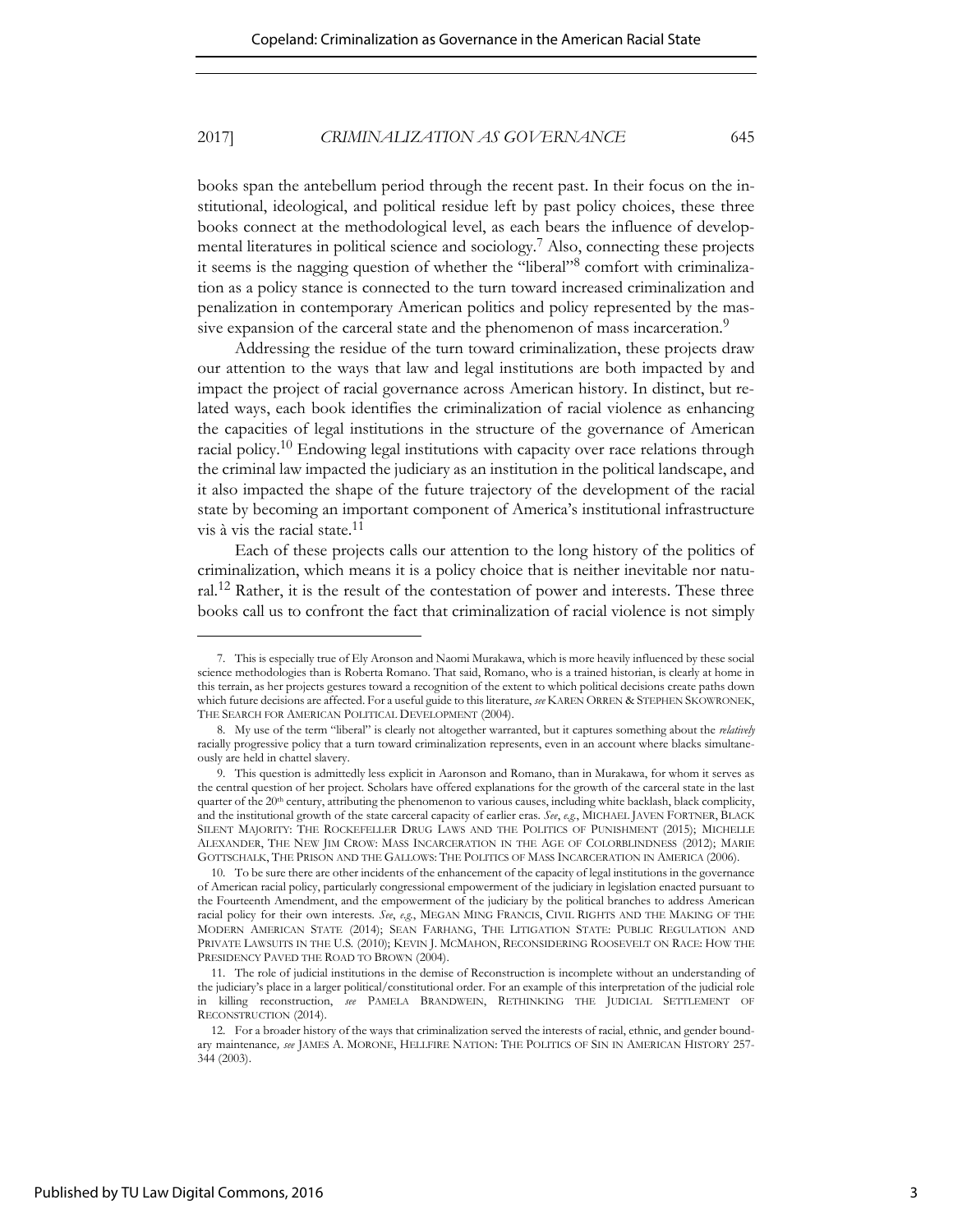the triumph of the "weak" over the "strong" but the convergence of interests that seek to maximize their advantages through criminalization as governance mechanism. This convergence of interests that are opposed to racial violence often impose constraints on the ability to confront a racially hierarchical social and political structure.

These books make a significant contribution to the "racial orders" literature in law and social science.13 The racial orders thesis asserts that the racism in American history is neither aberrational nor uncontested. Race is simultaneously a constituent element in the structure and organization of the American state building project and resisted throughout American history. The success of the maintenance of a particular racial order—whether it is a "white supremacist" order or an "egalitarian" order—is dependent upon its capacity to make alliances with political, social, and other institutions. The demise of a racial order does not signal that the order does not leave residual institutions and ideologies that are capable of being repurposed in another, even more progressive or regressive, order. The examination of the turn toward criminalization in ways that might be understood as pro-black—i.e., egalitarian—provide an important case study for the interrogation of the racial orders thesis in American political and legal development. Through their examinations we are able to see the ways that so-called transformative policies accommodate residue of past (even regressive) orders and institutions in ways that have important consequences for the capacity to move further along a transformative racial path.

Related to the above discussion of the complicated nature of the transformation of racial orders, but deserving of separate emphasis is a theme that is on display in varying degrees in each of these projects—the conceptualization of racism in the transforming racial order. Despite the fact that the racial orders thesis asserts that racism is not a deviant quality in American political development, the ideological commitment to its aberrational quality is important. Each of the authors demonstrates that the turn to criminalization against racial violence hinges upon accepting the capacity of racial violence to be identified and apprehended through criminal process. This commitment rests on the characterization of racism as separable from the political and social order. Indeed, to the extent that criminalization grants to the state a monopoly power over the articulation of the opposition to anti-black violence, the state is incapable of being inherently racist. The state stands over and against the racist acts of those identified as criminals. The logic calling for the state to criminally prosecute police officers is premised upon the conception that they are "rogue," and abused otherwise legitimate authority. As such, the turn to criminalization may blunt the capacity to hold the state accountable for its complicity in racial violence, specifically, and racial injustice more broadly.

Ely Aaronson examines the long history of what he calls "pro-black criminalization" against what he asserts is the amnesia surrounding the extent to which law was mobilized in the service of protecting the safety of slaves in antebellum America

<sup>13.</sup> *See* Desmond S. King & Rogers M. Smith, *Racial Orders in American Political Development*, 99 AM. POL. SCI. REV. 75, (2005). *See also* Stuart Chinn, *Race, the Supreme Court, and the Judicial-Institutional Interest in Stability*, 1 J. OF L. 95 (2011); JULIE NOVKOV, RACIAL UNION: LAW, INTIMACY, AND THE WHITE STATE IN ALABAMA, 1865-1954 (2008).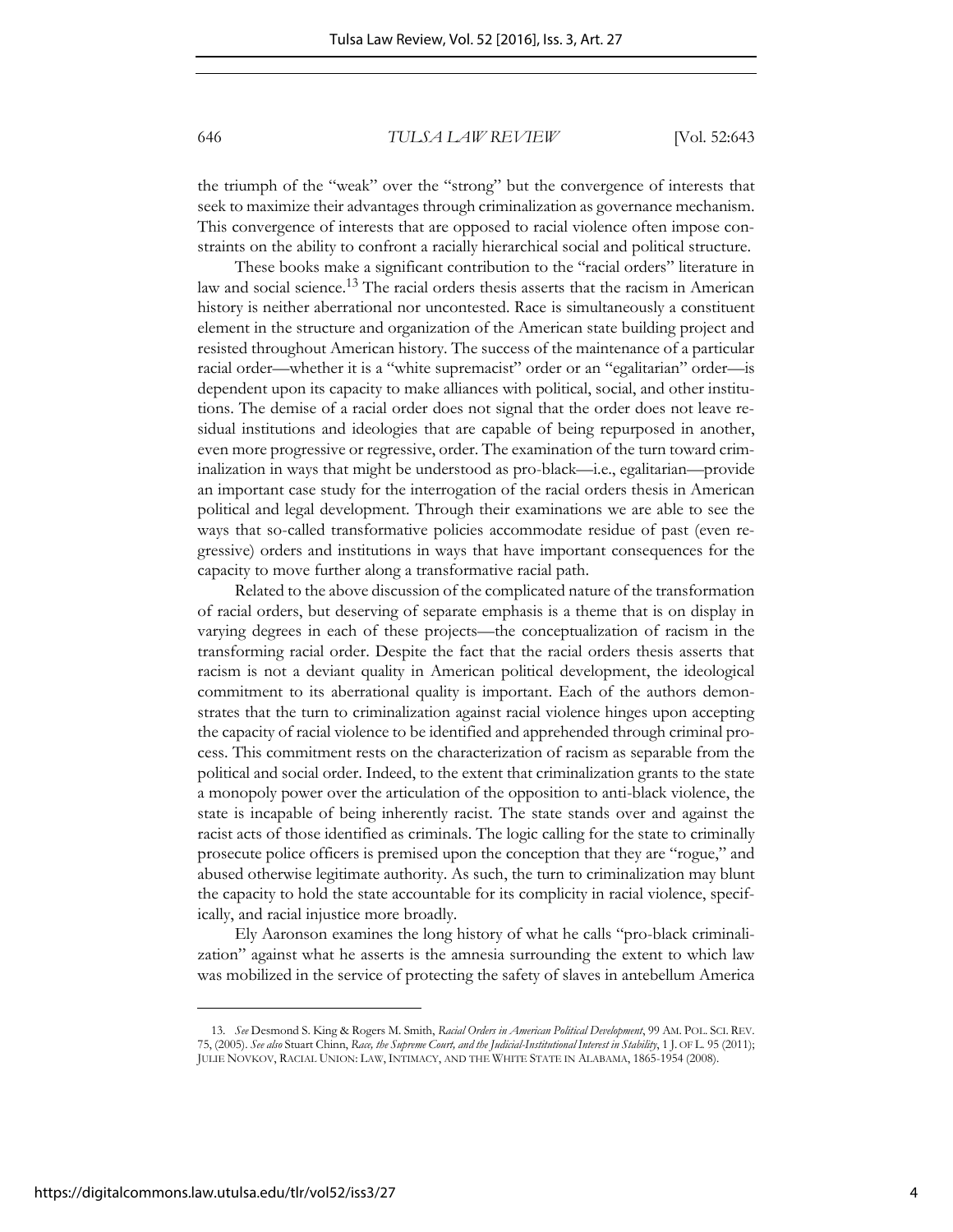against certain forms of bodily cruelty.<sup>14</sup> Aaronson informs us that the late  $18<sup>th</sup>$  century ushered in the conception of "slave victimization" that would shape the formal response of southern legal institutions to violence against slaves.15 The period saw the first state-based laws aimed at protecting slaves from violence at the hands of others.16 Aaronson canvasses the legal reports of antebellum state courts, finding evidence of the constitutional and jurisprudential expansion of the state's protection of slaves.17 One of the earliest cases on which Aaronson reports is that of *State v. Will*, in which a North Carolina court tried a slave (Will) for the killing of his overseer, who had tried to shoot him in the back for allegedly taking a hoe without permission.<sup>18</sup> Aaronson describes this as early evidence of the law's recognition of the slave's right to protection based on the court's acceptance of a slave's right to defend himself against a master who transgressed the limits of this authority.<sup>19</sup> Aaronson argues that this is one of the earliest examples of the law's recognition of some limitation of a slaveholder's authority over the body of the slave.<sup>20</sup>

In addition to the rights of the slave to defend against a master's unconstrained authority, Aaronson points to legislation that barred "cruel and inhuman treatment of slaves," including the imposition of limits on the number of hours that a slave could work and prohibitions on the withholding of food and appropriate clothing.<sup>21</sup> Though Aaronson acknowledges the disparity in the conviction rate in criminal prosecutions of slave killings (32% versus an overall conviction rate of nearly 47%), he rightly asserts that the discrepancy is likely better than one might have thought, without knowing very much more.<sup>22</sup>

Though Aaronson clearly sees these as relative advancements in the treatment of slaves, he is clear that the turn to criminalization of violence against slaves did not bear the marks of egalitarian commitments.23 In fact, advancements in the protection of slaves from physical violence were based on the desire to protect the slaves as financial investments, whose value significantly increased in the early  $19<sup>th</sup>$  century.<sup>24</sup> Aaronson explains the turn to criminalization to guard against anti-slave violence was heavily influenced by the transformation in the political economy of slavery in 19<sup>th</sup> century America.25 As others have pointed out, the prohibitions on the importation of slaves likely had a significant effect on the value of slaves.26This combined with the invention of the cotton gin and its effects on the southern slave economy, which

<sup>14.</sup> ELY AARONSON, FROM SLAVE ABUSE TO HATE CRIME: THE CRIMINALIZATION OF RACIAL VIOLENCE IN AMERICAN HISTORY 5 (2014).

<sup>15.</sup> *Id*. at 26, 30.

<sup>16.</sup> *Id*. at 26-27.

<sup>17.</sup> *See id.* at 33-49.

<sup>18.</sup> *Id*. at 36-37; *see* State v. Will, 18 N.C. 121 (1834).

<sup>19.</sup> AARONSON, *supra* note 14, at 37.

<sup>20.</sup> *Id*. at 36.

<sup>21.</sup> *Id*. at 38.

<sup>22.</sup> *Id*. at 38-39.

<sup>23.</sup> *Id*. at 48.

<sup>24.</sup> AARONSON, *supra* note 14, at 40-49.

<sup>25.</sup> *Id*.

<sup>26.</sup> *Id*. at 44.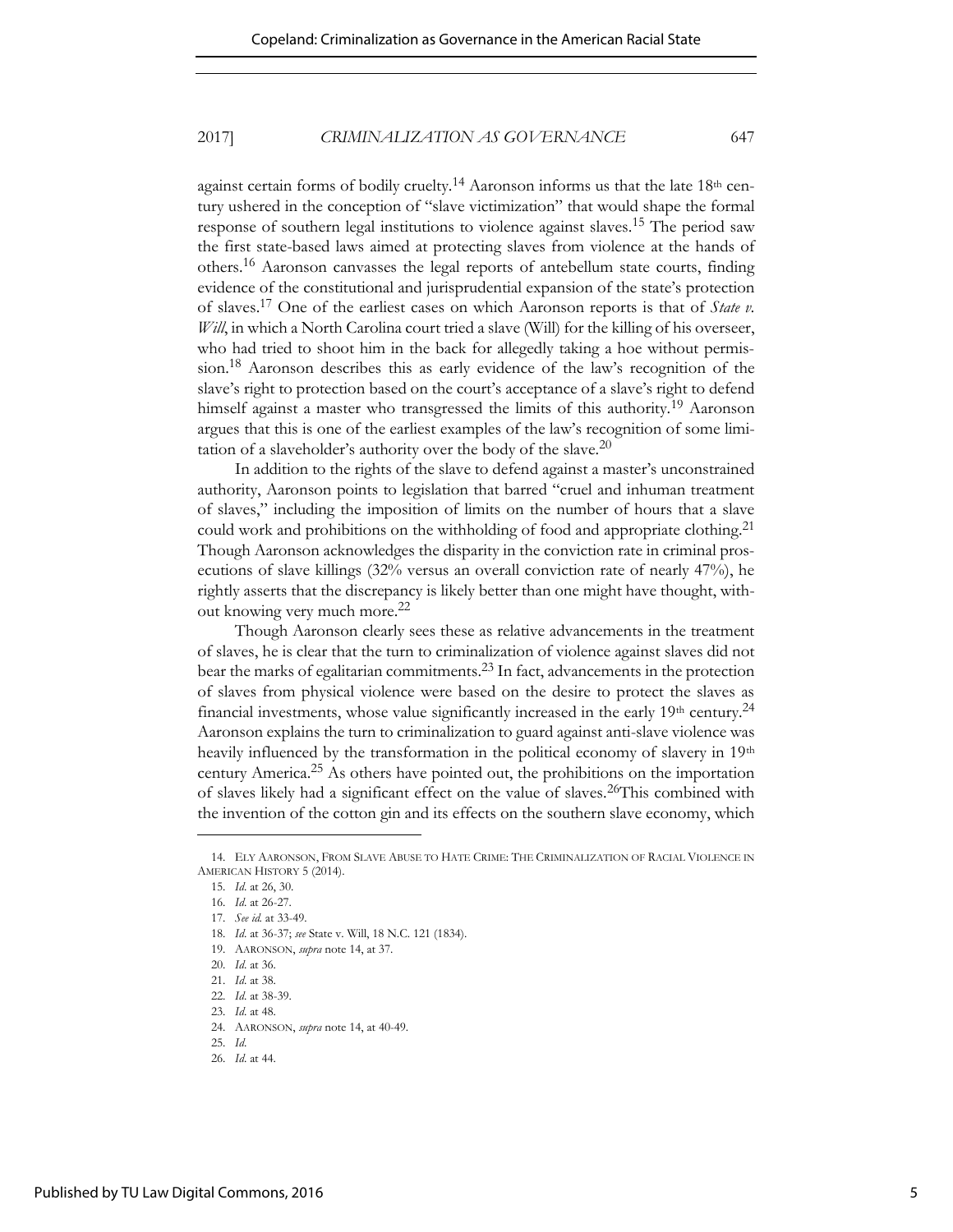Aaronson reports created a "highly stratified class structure *within white society*," <sup>27</sup> increased inequality among whites in the antebellum South, marked by a declining number of whites who owned slaves, and resulted in disproportionate political power in the hands of slaveholding elites.28 Aaronson argues that the stratified political economy incentivized the development of a collective white identity that transcended class disparities while undergirding slavery's structure.<sup>29</sup> White supremacy, Aaronson argued, played this role well and allowed poor whites a measure of identity security over blacks in their midst, while it masqueraded the unequal benefits of the racial hierarchy.30 Indeed, poor whites were enlisted in maintaining the racial order, and given license over black bodies. However, these same whites had to be restrained in their ability to undermine elite white investment in black bodies, which were ultimately the property of the white elite. Aaronson declares, "[O]wners were well aware of the problems inherent in the routine involvement of poor whites in enforcing racial codes. Excessive violence on slaves by white strangers impinged on the economic investment of individual slave holders."31 Criminalization of violence against slaves is a response to the white supremacist structure that was demanded in order to hold the system of slavery together in the south given its unequal distribution of material benefits. Criminalization was a tool by which elite slaveholding investments in black bodies was protected as property rather than as personhood worthy of the state's concern. Aaronson asserts, the class dimension of the criminalization of slave violence is evidenced by the distinction between the state's response to violence against slaves that took place on plantations, which went largely unpunished, and violence outside of plantations, which constituted a disproportionate share of the prosecutions.32 Aaronson argues that these distinctions were possible because of the broad discretionary powers of the investigatory institutions of the state, and the elite bias in institutions, like the jury, which were made up of property-owning white men.<sup>33</sup>

Criminal prosecutions also reinforced the conception of the individualized nature of racist violence. Criminal law does not admit a conception of a societal implication, thereby "privatizing" the violence committed because they are the acts of individuals or collections of individuals. The turn to criminal law does not admit of a broader assessment of the risks under which black life is lived due to societal conditions and state and communal policy choices. Slavery as an institution, no more for *de facto* segregation at a later period, could not be tried at the criminal bar; only the acts of individuals who had acted outside of the boundaries of societal norms could

<sup>27.</sup> *Id*. at 40.

<sup>28.</sup> *Id*. at 41. *See* ROBERT W. FOGEL & STANLEY L. ENGERMAN, TIME ON THE CROSS: THE ECONOMICS OF AMERICAN NEGRO SLAVERY (1974) (discussing the lucrative nature of slaveholding).

<sup>29.</sup> AARONSON, *supra* note 14, at 43.

<sup>30.</sup> *Id*. at 42-43.

<sup>31.</sup> *Id*. at 43.

<sup>32.</sup> *Id*. at 46. Aaronson rightly notes that laws to protect marginalized groups are often implemented against other marginalized groups, rather than against elite members of society. For a discussion of this in the context of early antiwife abuse laws, and their disproportionate deployment against black men, *see* REVA B. SIEGEL, *The Rule of Love: Wife Beating as Prerogative and Privacy*, 105 YALE L.J. 2117 (1996).

<sup>33.</sup> AARONSON, *supra* note 14, at 45-46.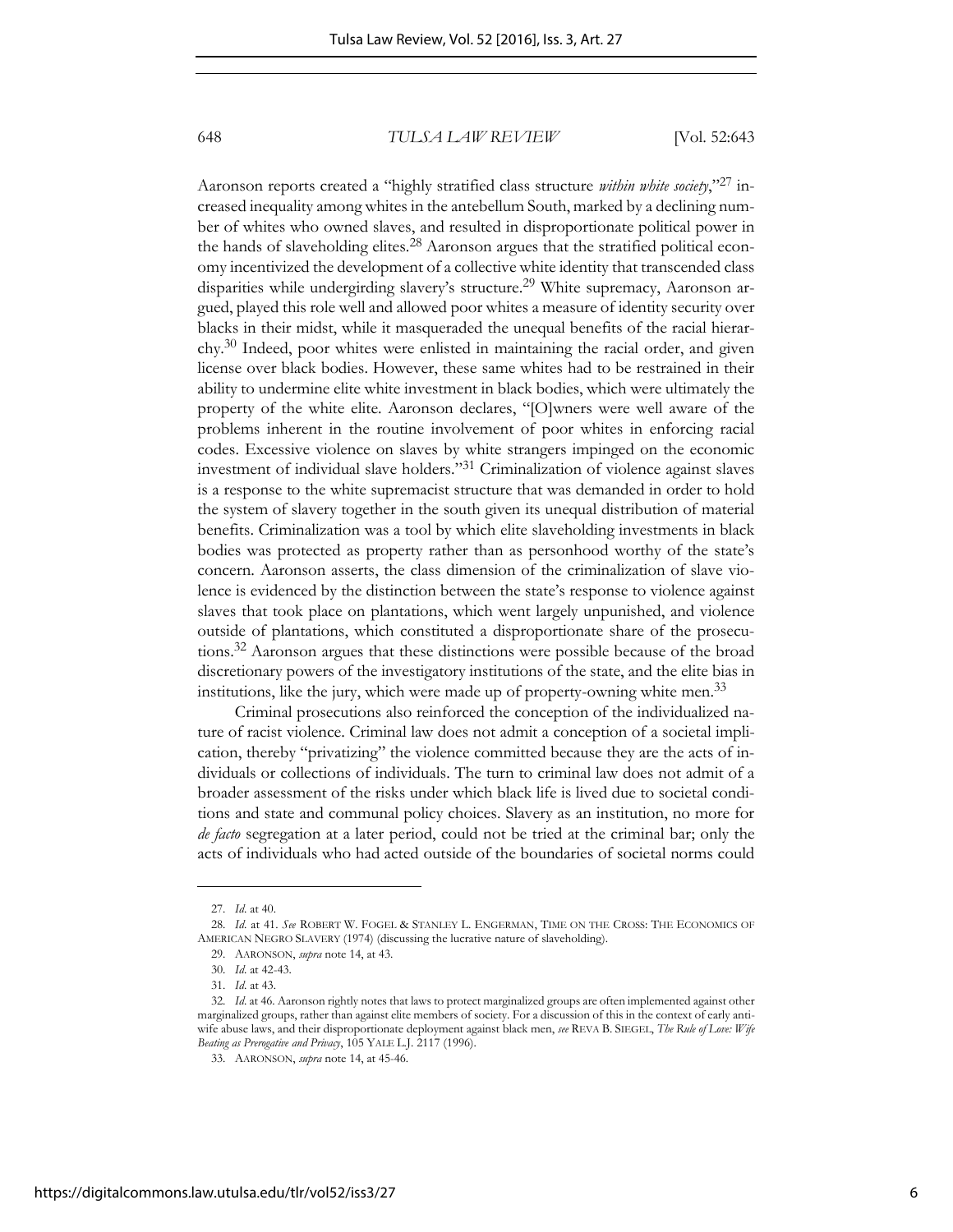be called to answer in such a process.<sup>34</sup>

Beyond protecting the financial interests of slaveholder's investments, protecting slaves from private violence served the interests of defending slavery's integrity, which was increasingly under assault in 19th century America. Aaronson argues that the turn toward criminalization of violence against slaves was also a response to the argument that slavery's inherent brutality undermined its legitimacy. <sup>35</sup> Criminalization of violence against slaves was used to "represent incidents of racial brutality as rare deviations from prevailing norms of paternalism and honor."<sup>36</sup> The imposition of constraints on slave masters served as a way to legitimize the institution of slavery against the harsh criticisms of the arbitrary nature of slavery's violence. Reforming this perceived demerit in the slave system demonstrated that the system could not only be made more legitimate, but also more conformable to basic conceptions of law and decency, withstanding attacks by former slaves, and other abolitionists.<sup>37</sup>

Aaronson's description of the role that criminalization plays in American racial governance in the Reconstruction period and beyond is a story that is reminiscent of other narratives of the Long Civil Rights Movement. Specifically, the advances and retreats of pro-black criminalization are impacted by the needs of political parties and partisan alliances. Here, the most important of those are the Republican Party's retreat from its commitment to a criminalization policy that appears costly to its national ambitions, and the impact of the Great Migration of blacks from the South to the North, which began the reintegration of blacks into national party politics through the Democratic Party.

What Aaronson emphasizes a bit less is the extent to which the turn to criminalization empowered judicial institutions to protect against anti-black violence. In the Reconstruction Era, federal judicial institutions were endowed with responsibilities to protect blacks from violence. Yet, judicial institutions would deliver the death knell to Reconstruction Era statutes and authority, essentially divesting the federal government of any authority over the continued protection of blacks in the former Confederacy. As Aaronson states, but does not explore in much detail, commitments to a limited national government and a robust federalism underwrote the judiciaries retreat from the promise of Reconstruction. The commitment to limited government continues to linger as residue, impacting the ways in which the assertion of national authority is exercised.

The reemergence of a national commitment to the protection of the rights of blacks in the Civil Rights Era was understood as a response to the South's intransigence in the face of violence against blacks. Aaronson declares that the South was depicted as the paradigmatic site of racial violence, obscuring "the ways [that] . . . the

<sup>34.</sup> *Id*. at 57.

<sup>35.</sup> *Id.* 

<sup>36.</sup> *Id.* at 49.

<sup>37.</sup> On the role that reform plays in the maintenance of white supremacist orders, *see* KIMBERLEY S. JOHNSON, REFORMING JIM CROW: SOUTHERN POLITICS AND STATE IN THE AGE BEFORE BROWN (2010).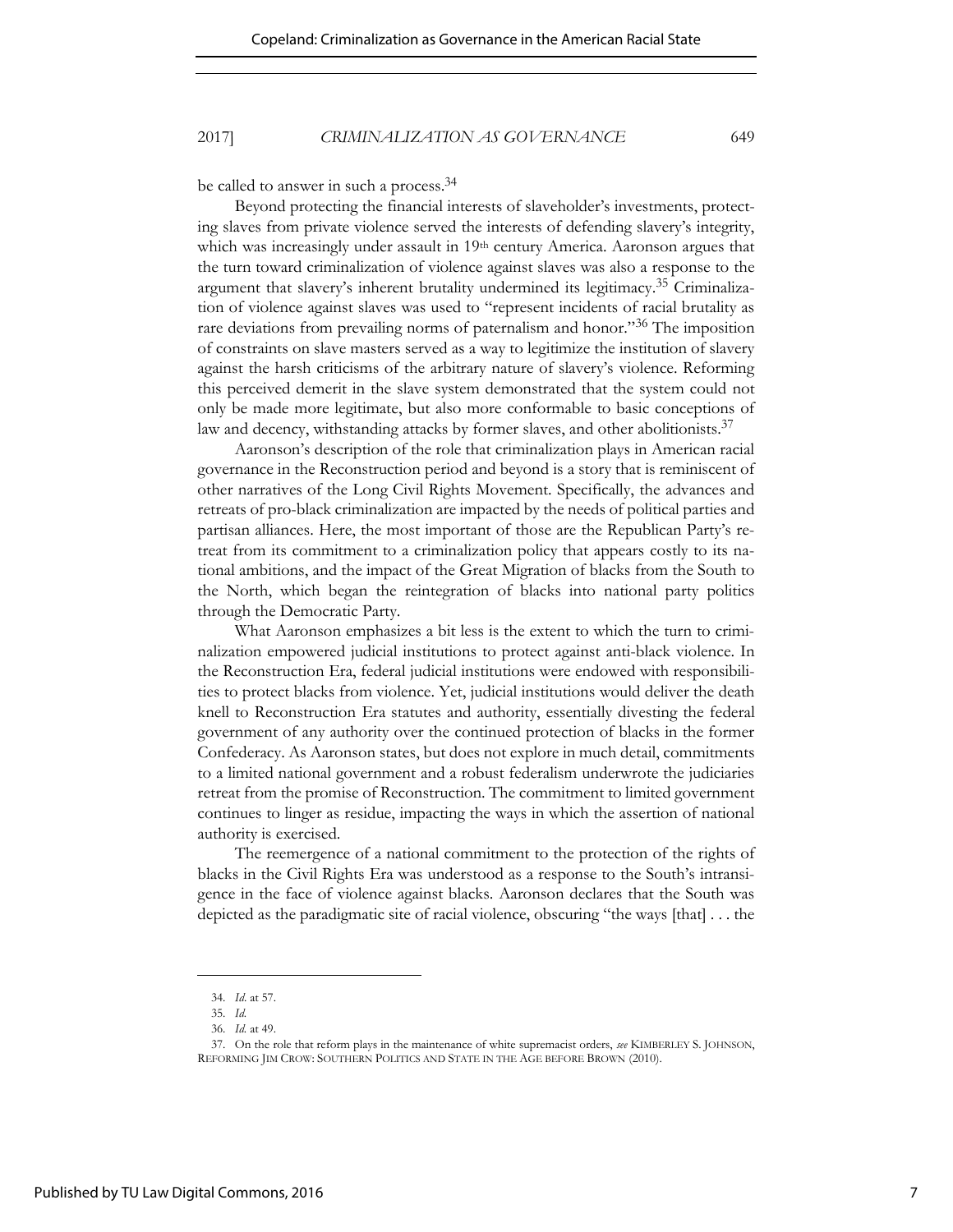Northern system of racial stratification" disproportionately exposed blacks to vulnerability to violence.<sup>38</sup> Here, the South's depiction as an exceptional site of generates a "Northern revulsion against Jim Crow" thereby legitimating the federal government's assertion of what continue to be thought of as extraordinary powers to transform southern society. Here, Aaronson notes that the racist culprit is the *de jure*, not *de facto*, segregation.<sup>39</sup> He argues that the closer southern society came to Northern society, the greater the support for deregulating race relations in a host of areas.<sup>40</sup>

Naomi Murakawa's *The First Civil Right* is an incredibly ambitious examination of the liberal contribution to the turn toward criminalization in the twentieth century.<sup>41</sup> Murakawa's project is, to be frank, less tidy than either Aaronson's or Romano's, which makes a straightforward narrative engagement with the text less compelling than in either of the other books. But what Murakawa's account lacks in a certain historical tidiness, it makes up for in analytical rigor. This is not to suggest that Murakawa is not attentive to the unfolding of politics in history, but rather that she is juggling a few balls simultaneously, and this reviewer finds it a bit more profitable to spend time on the highlighting the Murakawa's assertions and their implications for the larger narrative.

Murakawa's treatment of the turn to criminalization is distinct from both Aaronson and Romano's in that it focuses on those whom we rightly understand as the racial liberals within American race policy of the post-World War II era.<sup>42</sup> While it is clear that racial liberals might have supported the criminalization policies studied by both Aaronson and Romano, Murakawa credits an ascending anti-racist order with the production of what she calls "liberal law and order." Unlike the liberals in Aaronson's account of the Reconstruction, who are under attack from almost the very first, the coalition that Murakawa describes is assuming power of post-World War II America armed with the dominance over retrograde concepts of race as near certainties.43 Perhaps because of this dominance, Murakawa is comfortable placing them in the crosshairs of her examination of the role that liberal commitments to criminalization continue to play in racial governance.

Murakawa argues that efforts to explain the puzzle of mass incarceration in an era of declining crime rates, fixated on racial conservatives, as the stokers and manufacturers of white fear and anxiety about black advancement in a post-Civil Rights

<sup>38.</sup> AARONSON, *supra* note 14, at 149.

<sup>39.</sup> *Id.* at 150.

<sup>40.</sup> *Id*. at 150-51.

<sup>41.</sup> NAOMI MURAKAWA, THE FIRST CIVIL RIGHT: HOW LIBERALS BUILT PRISON AMERICA (2014).

<sup>42.</sup> It might strike some as a controversial statement that the Democratic Party of Harry Truman is seen as the embodiment of racial liberalism, but recent studies have demonstrated that the transformation in the Democratic Party's coalition in the North had, by the Truman Administration, made the Democratic Party, at least in the North, the liberal party on the question of race and civil rights. *See* ANTHONY CHEN, THE FIFTH FREEDOM: JOBS, POLITICS, AND CIVIL RIGHTS IN THE UNITED STATES, 1941-1972 (2009); ERIC SCHICKLER, *Racial Realignment: The Transformation of American Liberalism*, 79 J. OF POLITICS 1932-1965 (2016).

<sup>43.</sup> For one of the best accounts of this rise and dominance, *see* MICHAEL OMI & HOWARD WINANT, RACIAL FORMATION IN THE UNITED STATES (2015).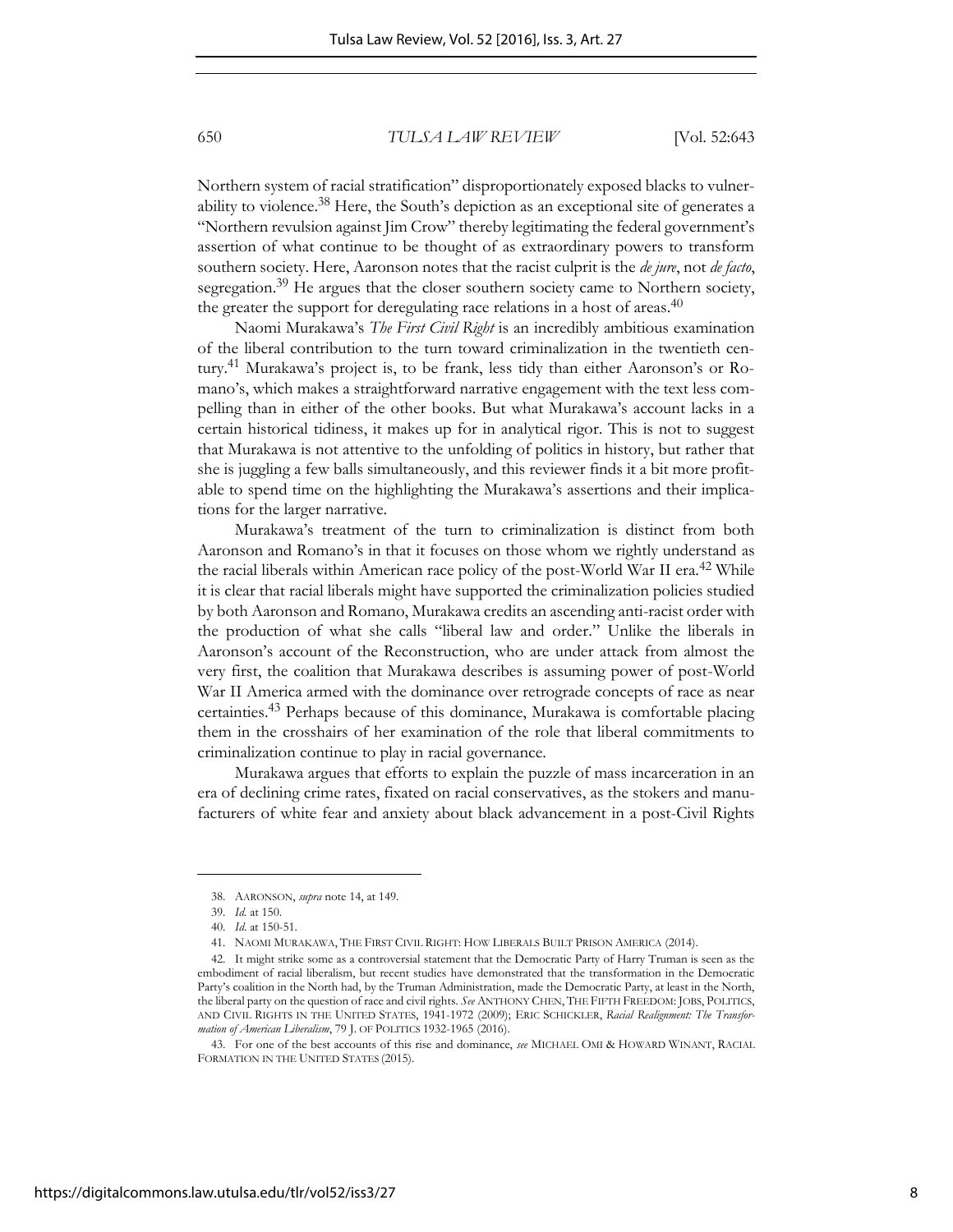world.44 Murakawa asserts that the near-unanimity of attention to conservatives obscures the role that liberals played in building the ideological and institutional infrastructure of the carceral state's expansion. More profoundly, Murakawa contends that the liberal obsession with procedure as the remedy for racism furthered the conceptualization of racism as an aberrant quality in American institutional and political life, and deprived racial justice discourses of a vocabulary with which to confront the carceral state's expansion and racially disparate consequences.

One of the first questions that one might reasonably ask is why focus on the role that so-called racial liberals played in the infrastructure of the carceral state? Murakawa suggests that paying attention to the dominance of liberal law and order allows us to see the ways in which its dominance was the product of politics, and more particularly racial politics. Here, Murakawa, to a greater extent than either Aaronson or Romano, sits as the moment of a significant ideational transformation as it regards race and racial ideas—that is the actual demise of a biological conception of race in favor of a socially constructed conception of race. Murakawa suggests that the rise of liberal racialism was preceded by—and in competition with—a conception of racial disadvantage as structural. Murakawa identifies calls by black civil rights activists for federal protection against anti-black violence as encompassing a structural critique of the disparate vulnerability to violence that permeated black life in the Jim Crow era.<sup>45</sup> This was distinct from the liberal conception of crime as individualized, and committed by "lawless whites and 'lazy' blacks."46 For those who adhered to what Murakawa calls "structural law and order" activists, "violence was neither individualized nor was a byproduct; it was the strong arm of white supremacy that permeated the state itself."<sup>47</sup> Though it is not altogether clear in Murakawa's account, the supplanting of a structural law and order denies blacks access to a capacious conception of equality in favor of a narrower one. Murakawa's description raises the question of the political dynamics that allow white's conceptions of quality, no matter how narrow, to crowd out more radical conception of an egalitarian commitments. In this regard, the racial liberalism that underwrites the dominant liberalism of the post-War era is not the construction of a multi-racial coalition of political equals, but rather the deal that whites have been willing to strike with blacks, who are made offers that cannot be refused. In this account American racial politics is less about the construction of a moral vocabulary across racial difference, but rather—as was depicted in Aaronson's account in antebellum laws to protect slaves—an intra-racial negotiation among whites themselves with blacks as beneficiaries.

Blacks as beneficiaries of the goodwill of whites in Murakawa's framework is further evidenced by what she calls the deployment of pity (as against conservative contempt) for black victims of racial violence. Murakawa asserts that the trope of

<sup>44.</sup> Murakawa is not alone in turning her attention from conservatives to liberals in offering an explanation of the rise of mass incarceration, *see* ELIZABETH HINTON, FROM THE WAR ON POVERTY TO THE RISE OF MASS INCARCERATION (2016); and MICHAEL JAVEN FORTNER, BLACK SILENT MAJORITY: THE ROCKEFELLER DRUG LAWS AND THE POLITICS OF PUNISHMENT (2015).

<sup>45.</sup> MURAKAWA, *supra* note 41.

<sup>46.</sup> *Id.* at 54.

<sup>47.</sup> *Id.*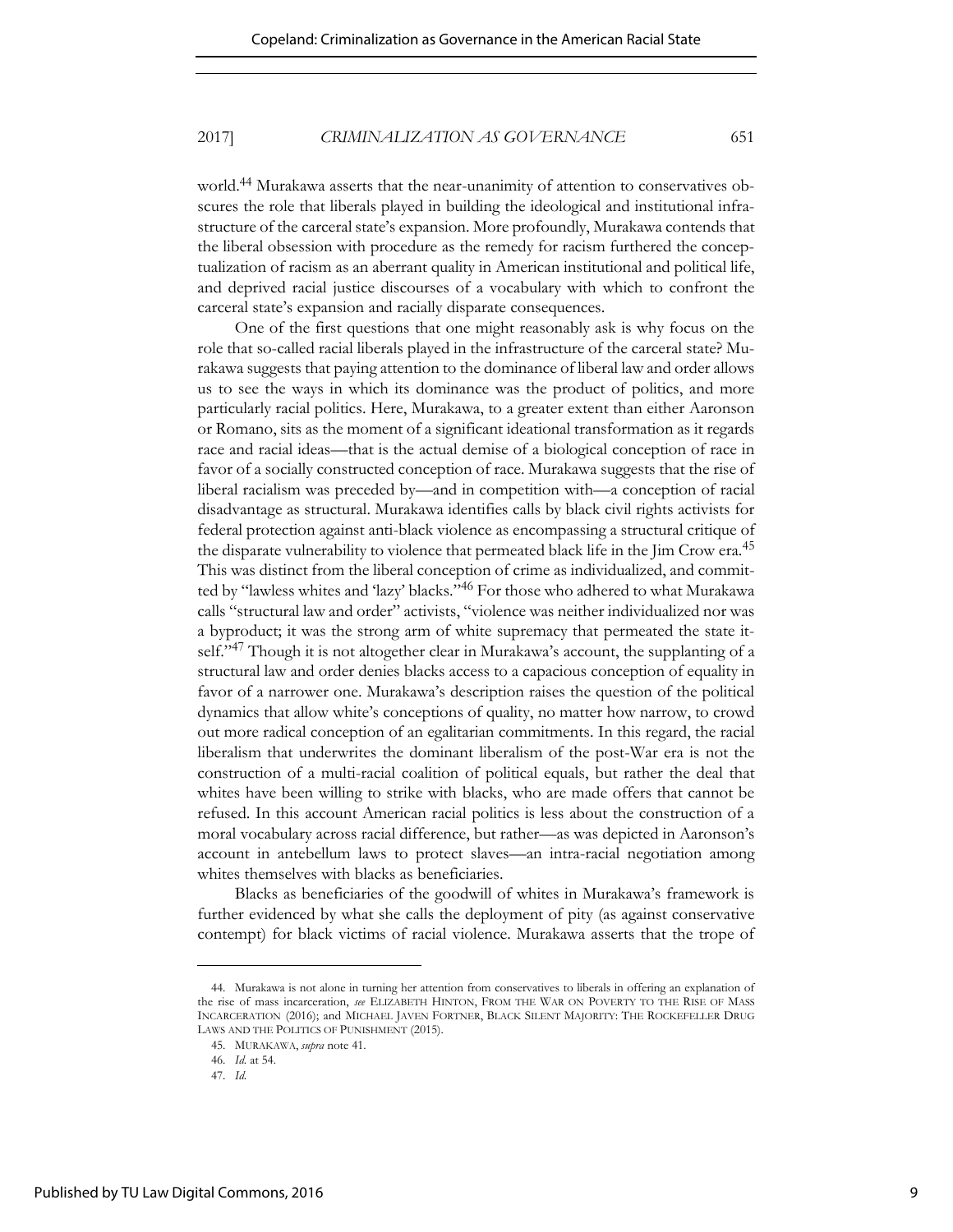Bigger Thomas as the embodiment of black seething frustration that will, at some point, threaten white society, rests on dangerous repackaging of the trope of black criminality, but also furthers the association of black civil rights advancement with crime. To the extent that liberals paint crime as even the reasonable response to racial inequality, Murakawa suggests that black political action is truncated, always returning to a site of violence. Further, she argues that centering the figure of a volcanic Bigger Thomas as the barometer of black consciousness results in centering attention on white safety rather than on black disadvantage.<sup>48</sup> Bigger is understood to be a threat because of the pervasiveness of racial inequity, but he is understood to be a threat to white safety. For Murakawa, liberal law and order allows this slippage, which creates white victims and black threats. As stated above with respect to the racial orders thesis, perceptions about the relationship between blackness and criminality, which underwrote an earlier era's retreat from a commitment to black social and political equality (Aaronson's story), infected liberal law and order rhetoric in ways that would be useful for those who sought to attribute advancement in racial equality to black criminality. One of the most significant contributions that liberal law and order makes for Murakawa is the maintenance of the conceptual connection between blacks and criminality for repurposing and deployment.

Perhaps most importantly, Murakawa argues that liberal law and order's commitment to rationality and neutrality resulted in a faith in procedural fairness that would constrain the ways in which racial violence could be remedied. Liberal law and order identified the flourishing of racist treatment against blacks as a problem of procedural deficiencies, which could be remedied through procedural reforms. Understanding racial disparity and injustice in such limited terms also constrained the things that could be understood as the product of racist decision-making. Commitment to a procedural framework as an effective mechanism by which to govern racial politics impacts the nature of what is seen as racial politics. Murakawa argues that liberal law and order understood police officers who were inadequately trained in appropriate procedures as the basis of racial disparities, which could be eradicated where training in appropriate procedural methods could be disseminated. While it is not clear whether these commitments were causal factors in a turn to criminalization during the Civil Rights Movement, a commitment to such frames, when combined with commitments to criminal process as a governance tool, would result in feedback effects that would strengthen the resilience of the institutional forms, relationships and practices that developed.

The consequence of such a constrained conception of racism and appropriate remedies, Murakawa argues, left progressives without the tools to critique the massive expansions in black incarceration and in the attendant racial disparities in incarceration rates. She asserts that where procedural practices were understood to be fair, other decisions that placed blacks at disproportionate risk of encounters with law enforcement or risk of violence could not be seen as part of the landscape of American racial politics worthy of governance by a state concerned with equality.<sup>49</sup>

<sup>48.</sup> *Id.* at 51-53.

<sup>49.</sup> *Id.* at 23-24.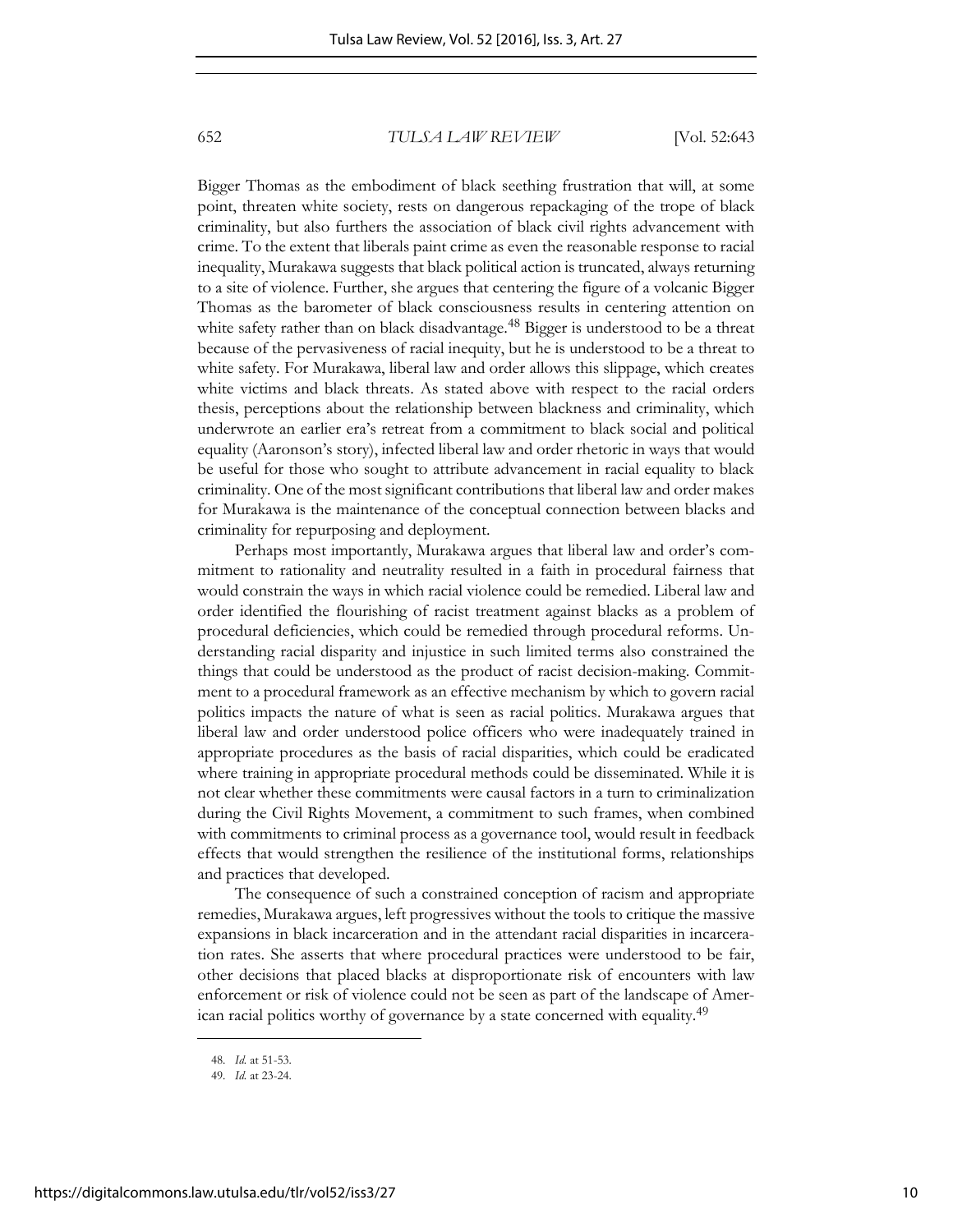Roberta Romano's *Racial Reckoning* travels the shortest chronological distance of the three books, but explores many of the same themes as the others. In some ways, Romano's project is the most successful because she is not engaged in an intertemporal analysis in which she must demonstrate the lasting impact of institutions and ideologies of other eras. Romano calls our attention to the period of the 1950's and 1960's, during which whites deployed racial violence to maintain the Southern racial order in the wake of the modern Civil Rights Movement. *Racial Reckoning* focuses on the *re*turn to criminalization that took place toward the end of the twentieth century, which led to reopening of criminal investigations and trials or retrials of those accused of some of the most iconic acts of violence during the Civil Rights Movement – the bombing of the Sixteenth Street Baptist Church in Birmingham, Alabama; the murder of James Chaney, Goodman and Schwerner; and the murder of Medgar Evers to name a few. Romano asks what made policy activists and governing institutions return to criminalization in an effort to confront the legacy of violence against civil rights activists at the end of the 20<sup>th</sup> century. Here, she suggests that their criminalization was not the only possibility, particularly in the post-Apartheid and post-Communist world, in which truth commissions and reparations regimes were deployed as a mechanism for reconciling past injustices so that communities could move forward.<sup>50</sup>

Clearly one of the explanations of the turn to criminalization is likely the resistance to truth commissions as an institutional form as against the familiarity with the mechanisms of trials and the ideological commitment to criminal law as the instantiation of societal norms and codes. Romano argues that "trials offer a powerful arena for performing and communicating societal values."51 She calls our attention to the unique role that law and legal institutions played in making the deployment of criminal prosecutions possible, and the impact that the theater of law plays in the public understanding and reception of the criminal prosecutions.<sup>52</sup> Trials are conducted according to a "predetermined set of rules" and, while there is clearly drama in the trial, Romano is no doubt correct to emphasize the extent to which the outcome does not vary much, particularly at the criminal level.<sup>53</sup>

Romano begins with a discussion of the historical contexts that gave rise to the Civil Rights-era murders and the interest in revisiting the murders in the last quarter of the twentieth century.54 The failure of state governments to successfully prosecute many of those who had committed the heinous violence against black and white civil rights activists imposed a burden on the reputation of the individual states, and the South as a region. The reputational stain is all the more meaningful because of the involvement of state actors and institutions in the failure to successfully prosecute

<sup>50.</sup> For a discussion of the role that truth commissions played in transitions to democratic government, *see* Martha Minow, *Between Vengeance and Forgiveness: Facing History after Genocide and Mass Violence*, 19 BERKLEY INT'L L.J. 428 (2001).

<sup>51.</sup> RENEE C. ROMANO, RACIAL RECKONING: PROSECUTING AMERICA'S CIVIL RIGHTS MURDERS 106 (2014).

<sup>52.</sup> *Id.* at 106-07.

<sup>53.</sup> *Id.* at 106.

<sup>54.</sup> *Id.* at 42-43.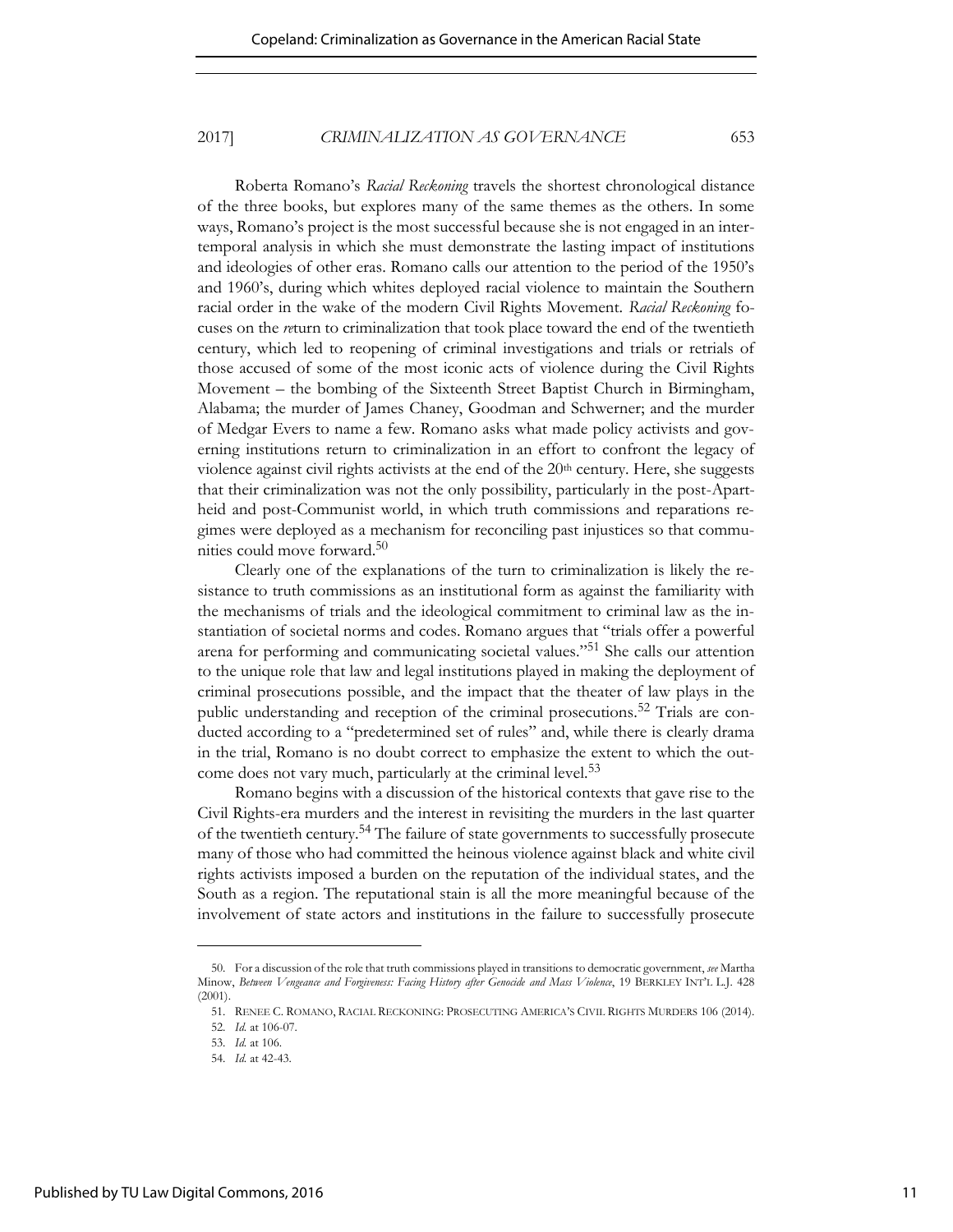many of the unsolved Civil Rights-era murders. Romano highlights the extent to which state actors, and the broader white community, were complicit in both the maintenance of violence against blacks in protection of the Jim Crow racial order, and the futility of that era's attempts to bring the perpetrators of violence to justice, when charges were actually brought.<sup>55</sup> Moreover, those convicted of racial violence often spent very little time in state custody; of the eleven white men convicted of racial violence during the Civil Rights era, only four ended up serving more than oneyear in jail.

Despite the reputational stain borne by the South as a result of the violence committed against Civil Rights activists, southern states did not initiate reopening the murders of that era. A confluence of actors and interests were involved in moving Southern governments and the national government toward action. Romano reports that in the late 1980's, interest began to grow that would result in increased momentum for revisiting the racial violence of the Civil Rights era.<sup>56</sup> Journalists played a significant role in generating interest in, and pressure for, reopening investigations. Romano also credits increased black political power in the post-Civil Rights era, which gave blacks increased influence in the Democratic Party, and also, increased the number of black elected officials.<sup>57</sup> From an ideological perspective, Romano reports that reopening the crimes of the Civil Rights era was believed to be consistent with the increasingly dominant colorblind ethos, which was able to frame the treatment of black victims as paradigmatic cases of unequal treatment under the law.<sup>58</sup> Conservatives, likewise, could see the benefits of bringing individual criminal perpetrators to justice for their violent deeds, which would simultaneously provide closure for the South with respect to its "troublesome past."<sup>59</sup>

In addition to the political and ideological factors that made revisiting the Civil Rights era cases easier, cultural factors drew attention to the period in ways that forced the South to respond to this buried narrative. For example, in 1988 *Mississippi Burning* debuted at theaters across the United States. The feature film depicted the FBI investigation of the murder of three young civil rights workers in 1964 in Philadelphia, Mississippi. The film garnered seven Academy Award nominations, including best picture, which only gave more widespread attention to the South's history than had been engaged in recent memory. Further, network television shows demonstrated the interest in the so-called cold cases, including cold cases of the Civil Rights era.

Revisiting the Civil Rights era violence was made easier because of the rise of the victims' rights movement of the 1980's. Although the movement is associated

<sup>55.</sup> Romano points to the fact that the prosecutorial failures rested not simply with white jurors who refused to convict white perpetrators of racial violence, but extended to police officers' refusal to adequately investigate cases, prosecutors' "lackluster performance" in trying such cases, and collusion between state agencies and defense counsel for those accused of racial violence. *Id.* at 51-52.

<sup>56.</sup> ROMANO, *supra* note 51, at 67.

<sup>57.</sup> *Id.* at 68.

<sup>58.</sup> *Id.*

<sup>59.</sup> *Id.* at 90.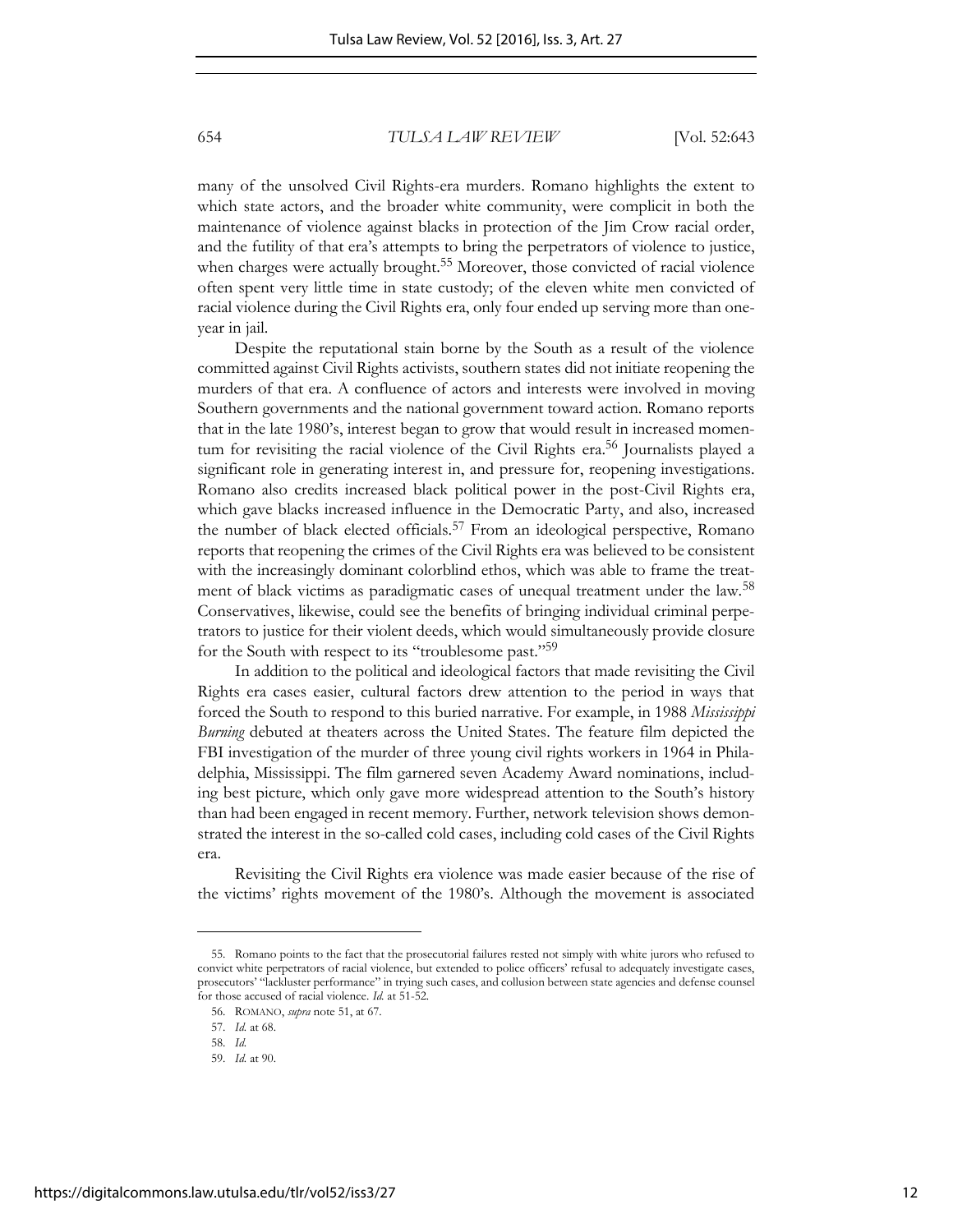with a conservative, tough-on-crime posture, Romano reports that the focus on "the pain of the grieving relatives of victims" allowed the public to identify with cases for which it might have been difficult to generate sympathy.<sup>60</sup> The generation of sympathy for the victims' families allowed popular and journalistic explorations of the Civil Rights era murders to generate analogous sympathy through their concentration on the survivors of the victims of Civil Rights era violence.

Entrepreneurial southern prosecutors played important, early roles in advancing the revisiting of Civil Rights-era murders. Moved by what they identified as the failure of the state, and the failure of law enforcement officials who had sworn to uphold the law, Romano relays the role played by state prosecutors, who endeavored to complete what they saw as unfinished work.<sup>61</sup> While Romano rightly asserts that their efforts were motivated by their belief that the South's reputation would continue to be sullied by the stain of these unsolved murders, it is also likely that professional ideals and institutional interests also motivated prosecutors to shore of the legitimacy of their institutions and their relationships with constituencies by evidencing the pursuit of justice in an evenhanded fashion.<sup>62</sup> Indeed, Romano suggests as much when she contends that the FBI moved forward with reopening investigations into the bombing of the Sixteenth Street Baptist Church only after it had been involved in a public corruption investigation and conviction of Birmingham's first black mayor, Richard Arrington.<sup>63</sup>

Institutions developed by professional journalists and academics also increased momentum and capacity for revisiting Civil Rights-era murders. Romano reports how institutionalization by non-state actors helped to shape the movement.<sup>64</sup> In 2008, journalists organized to establish the Civil Rights Cold Case Project.<sup>65</sup> This followed the 2007 creation of the Cold Case Justice Initiative at Syracuse University Law School, under the leadership of Professors Janice McDonald and Paula Johnson, and the Civil Rights and Restorative Justice Project at Northeastern University Law School.<sup>66</sup> These projects brought together journalists, academics, lawyers, and victims' families to share information and other resources.

These efforts culminated in efforts to enact legislation at the national level that would provide resources for re-opening cold cases from the Civil Rights era.<sup>67</sup> The Unsolved Civil Rights Crime Act was introduced in Congress in 2005, and enacted as the Emmett Till Unsolved Civil Rights Crime Act in 2008, with nearly unanimous support.68 The law authorized \$10 million per year for ten years for a cold case unit in the Department of Justice, and the cold case unit was responsible for investigating

<sup>60.</sup> *Id.* at 90. 61. ROMANO, *supra* note 51, at 133.

<sup>62.</sup> *Id.*

<sup>63.</sup> *Id.* at 74-76.

<sup>64.</sup> *Id.* at 98.

<sup>65.</sup> *Id.*

<sup>66.</sup> ROMANO, *supra* note 51, at 99.

<sup>67.</sup> *Id.* at 100.

<sup>68.</sup> *Id.* at 101.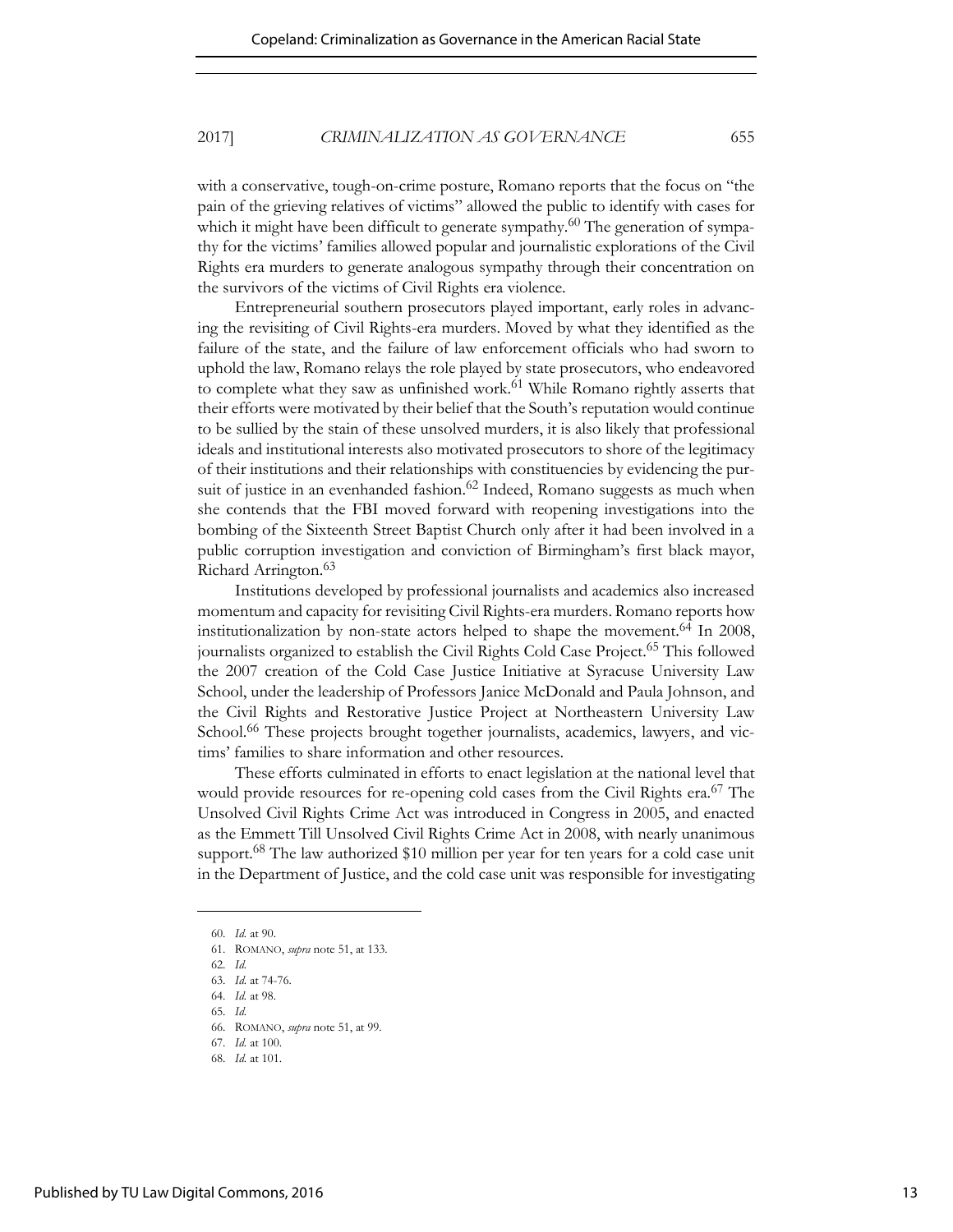and prosecuting pre-1970's racial violence cases.<sup>69</sup>

Romano identifies the tensions that were present in the reopening of Civil Rights era murders from the very beginning. For the families of victims, like Myrlie Evers-Williams and other activists, the reopening of the cold Civil Rights murders was seen as a way of forcing a confrontation with a society and governmental institutions that they saw as complicit in the murders, and the continued flouting of the law by their killers.<sup>70</sup> For others who signed on to reopening investigations and prosecutions, trials of the murderers were seen as providing expungement of a blot on the state's reputation, rather than as a way of sullying the state, or as a vehicle through which present day inequality might be connected to past inequities.<sup>71</sup> As has been stated above, criminalization's focus on the deeds of individuals does not present itself as the most appropriate vehicle by which society could be held responsible for the creation of the environment in which racial violence flourished. As such, the very conception of injustice is delimited by the choice of venue and remedial mechanism.

One of the most interesting dimensions of Romano's discussion is her analysis of the way that the criminalization and its attendant institutionalization in the criminal trial transforms the state into the heroic actor, and silences the voices of those who might seek to try the state in addition to the officially accused.<sup>72</sup> As a trial, the state is the prosecutor, not the victim or the victim's family. The state stands as the vindicator of the state's moral code, rather than merely the rights and interests of the victims' family. For Romano, the murder trial is an individualized site that "focus[es] on proving the culpability of an individual actor for a specific crime," rather than a larger societal or institutional apparatus.<sup>73</sup> In the criminal trial, the successful prosecution of the accused depends on what Romano calls the legitimacy of the state and state institutions.74 Here, the state stands against the accused, which suggests that the accused stands alone, outside of the boundaries of society in a way that sanitizes the state from complicity with the deeds of the accused. The turn to criminalization allows the state to monopolize the role of the protector of societal norms, and demands distance between the state and the accused. This tension is exemplified in Romano's discussion of the trial of the murders of Schwerner, Goodman, and Chaney.<sup>75</sup> Chaney's brother complained that the only person indicted for his brother's murder was a more marginalized Edgar Ray Killen, while others he believed to be involved avoided being charged, largely because of their wealth and status.<sup>76</sup>

Even as the state stands beyond reproach in the criminal prosecution of decades-old Civil Rights murders, the state stands ready to receive the benefits of the cleansing that such trials provide. Despite what Romano identifies as the criminal

<sup>69.</sup> *Id.*

<sup>70.</sup> *Id.* at 103.

<sup>71.</sup> ROMANO, *supra* note 51, at 102-03.

<sup>72.</sup> *Id.* at 105-07.

<sup>73.</sup> *Id.* at 105.

<sup>74.</sup> *Id.* at 106.

<sup>75.</sup> *Id.* at 124-32, 171-72.

<sup>76.</sup> ROMANO, *supra* note 51, at 132.